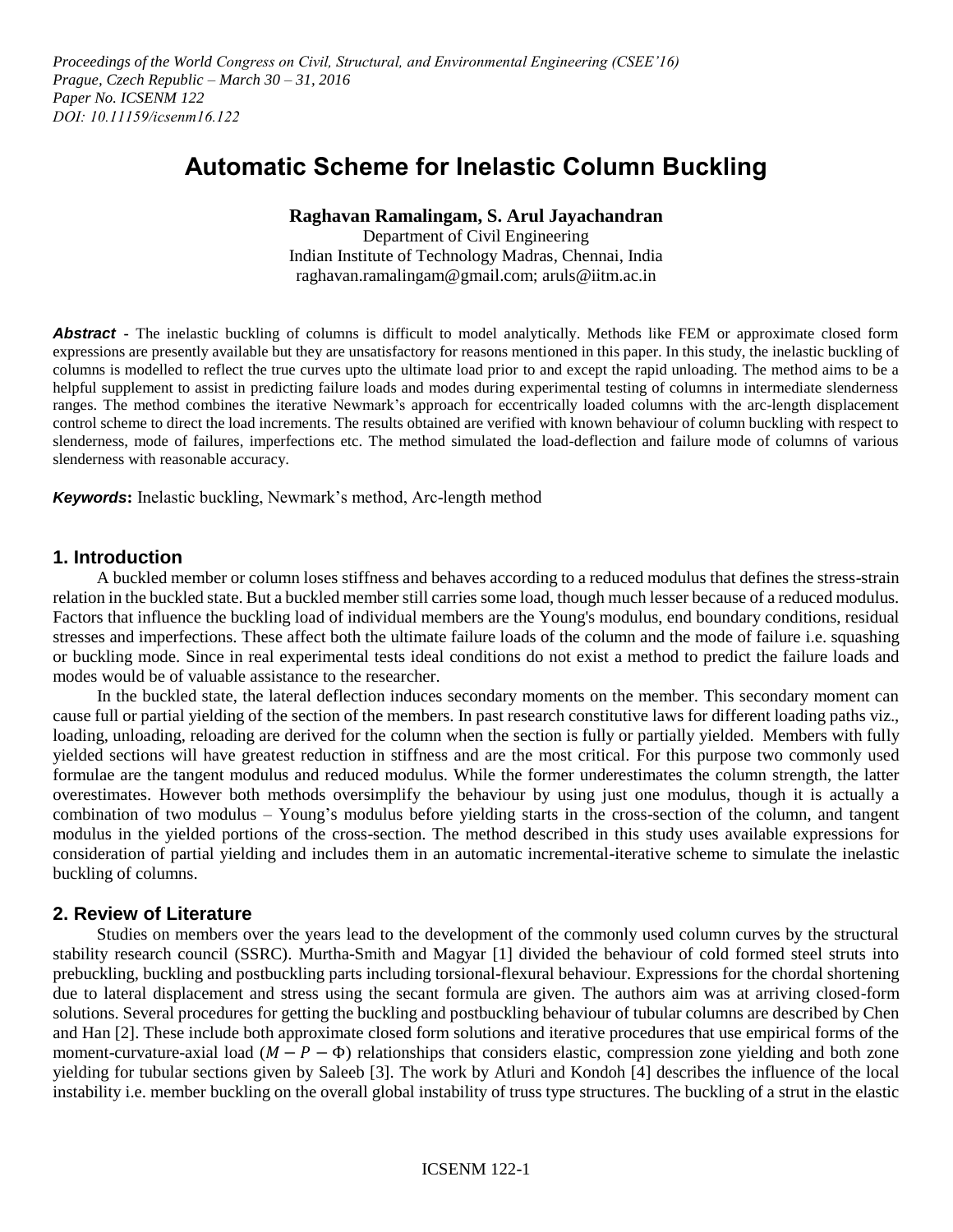range is considered and the buckled geometry of truss member is used to derive the axial shortening due to buckling. The authors provide factors for reduction in axial stiffness and member force.

 The inelastic post-buckling behaviour of tubular struts was studied in detail by Chan and Kitipornchai [5].The method accounts for the change in member geometry during deformation, the change in section properties by partial yielding of sections, and most importantly, the influence of permanent plastic strains. Pinned and fixed ended tubular struts are analysed for varying slenderness ratios and the results were found in reasonable comparison with experimental tests. Kitipornchai et al., [6] extended this work to struts of rectangular hollow sections. The author also derived equations using a curve fitting for the yield surfaces of monosymmetric sections such as channels, angles and T-sections. A 'lower bound theory' was used and numerical integration was carried out for the meshed cross-section to improve the accuracy of the results and curve fitting constants. From the literature it is evident that inelastic buckling of columns is mainly concentrated on closed form expressions and finite segment ([5], [6]) or finite element methods. While closed form expressions generally provide deflection estimates it is difficult to estimate the actual critical loads or mode of failure. FEM using commercial software requires careful application and selection of model parameters and element types. Ghazijahani et al [7] conducted experiments to evaluate the inelastic buckling capacity of short columns with large local imperfections or dents. Further, Bai and Jin [8] propose an empirical formula to approximate the critical buckling strain of tubular columns in terms of the ratios of bending strain to axial strain and the ratio of wall thickness to radius.

#### **3. Methodology**

 Since by assuming a perfect column for the member it is not possible to get deflection estimates of a buckled member, a member with slight imperfection is assumed to trace an axial load-lateral deflection of the member. Therefore the deflection at the critical load (which is less sudden and well defined as compared to an ideal column) can be estimated. This becomes similar to a beam-column since the lateral deflection due to the axial load is caused only by the moments caused by the secondary effects. Moment-curvature is the defining relationship for tracing the member buckling behaviour. The core of the procedure used in this study is the Newmark's method [2] which use the  $M - P - \Phi$  relations derived by Saleeb [3] particularly for tubular members. The assumptions taken for this method are: (1) the plane section remains plane after deformation and (2) shear deformation is neglected. The member with its deflected shape and loading is shown in Fig. 1. The  $M - P - \Phi$  curve and the cross-section stress distribution at the defining points are shown in Fig. 2 and 3 respectively.



Fig. 1: Buckling in the imperfect column.

In the Fig. 3  $m$ ,  $p$  and  $\varphi$  are nondimensionalised quantities of the moment, axial load and curvature with respect to the values at the start of initial yielding.  $m_{nc}$  is  $m$  when the cross-section is fully yielded.

$$
m = M/M_{y}; \varphi = \Phi/\Phi_{y}; p = P/P_{y}
$$
\n(1)

The nonlinear moment-curvature in Fig. 3 may be expressed for a given axial load by the piecewise relationships.

$$
m = \begin{cases} a\varphi & (\varphi \le \varphi_1; \text{elastic}) \\ b - c/\sqrt{\varphi} & (\varphi_1 < \varphi \le \varphi_2; \text{yielded in compression}) \\ m_{pc} - f/\varphi^2 & (\varphi_2 < \varphi; \text{yielded both sides}) \end{cases}
$$
(2)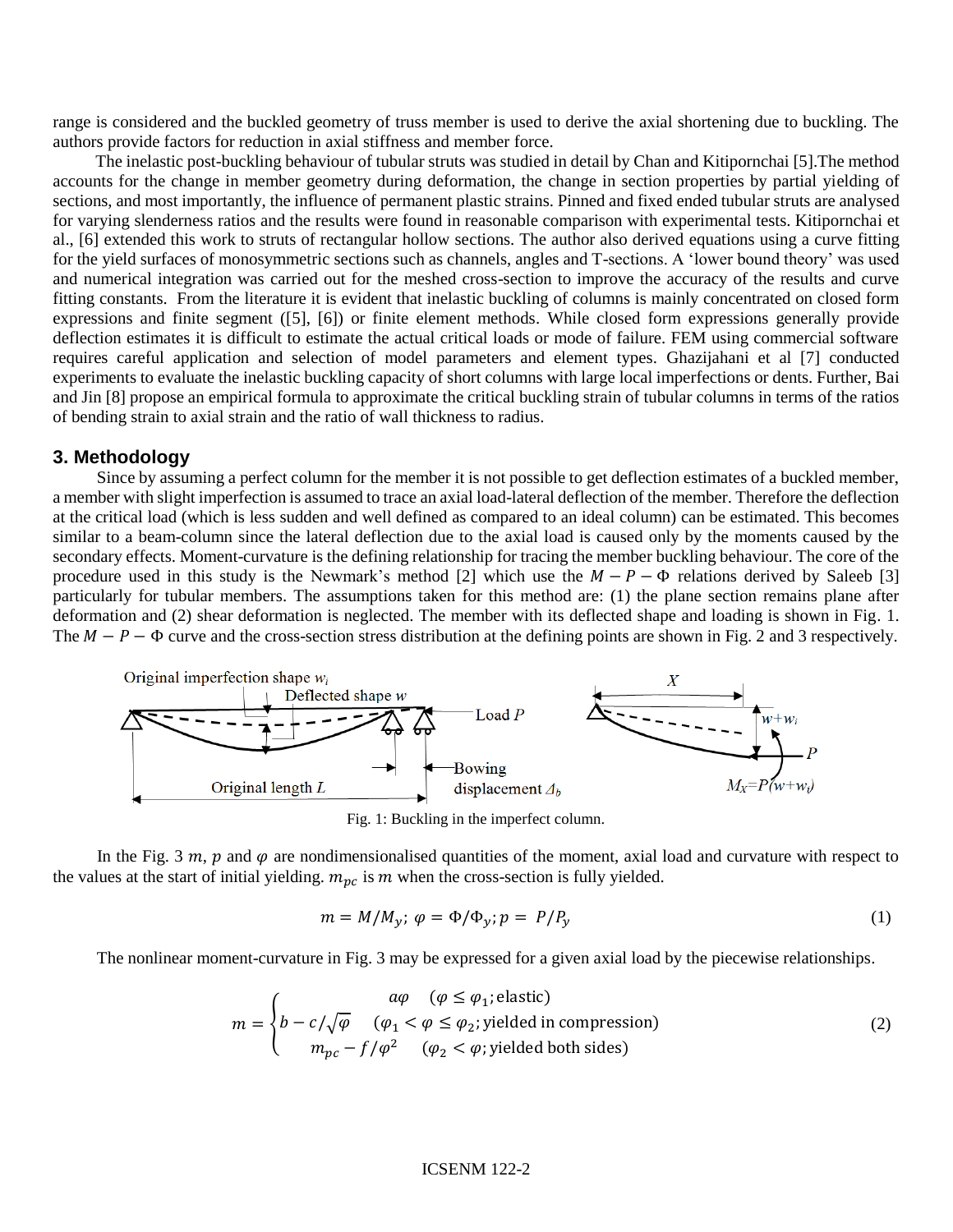

Fig. 3: Moment-curvature-load relationship of imperfect tubular column [3].

The unknowns  $a, b, c$  and  $f$  were obtained in reference [2] from curve fitting to get approximate expressions for them. The limiting values of non-dimensional moment and curvature in Fig. 3 when section is elastic, yielded in compression and yielded both sides are given as:

$$
m_1 = \varphi_1 = 1 - p
$$
  
\n
$$
m_2 = \begin{cases} 1 + 0.21p - 1.05p^2 \text{ for } (0 \le p \le 0.4) \\ 1.528(1 - p) \text{ for } (0.4 < p \le 1) \end{cases}
$$
  
\n
$$
\varphi_2 = \begin{cases} 1/(1 - 1.395p + 1.206p^2) \text{ for } (0 \le p \le 0.4) \\ 2.625(1 - p) \text{ for } (0.4 < p \le 1) \end{cases}
$$
  
\n
$$
m_{pc} = \begin{cases} 1.273(1 - 1.18p^2) \text{ for } (0 \le p \le 0.65) \\ 1.82(1 - p) \text{ for } (0.65 < p \le 1) \end{cases}
$$
 (3)

 The Newmark's method computes deflections at various stages of loading inside arc-length method which controls the load increments to trace a reasonable load-deflection path of buckling members. The method employs the relations provided above. The details of the arc-length method which can be found in standard nonlinear analysis text books (Reddy [9] and Crisfield [10]) are not shown in this paper.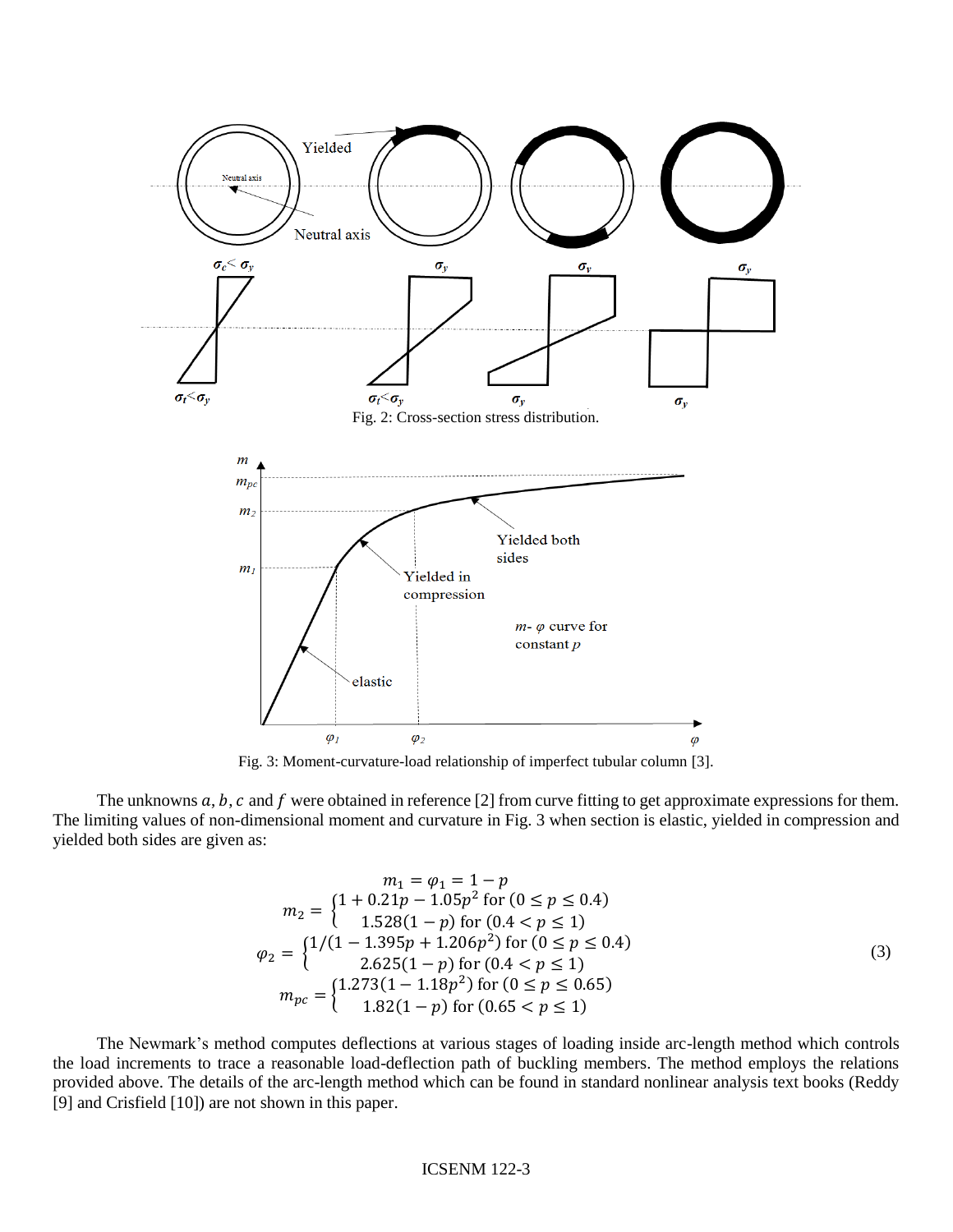#### **3.1. Newmark's numerical procedure**

This method considers the equilibrium at each segment including the bending moments due to secondary effects that a member has been divided into. The procedure requires two levels of iterations: one in Newmark's method for deflections to converge and one for convergence in the arc length iterations. When interested only in the midspan deflection it is enough to divide only into 2 segments. Writing with actual moments (dimensionalised). The steps are given below

$$
M_{internal} = M_{external} + P w \tag{4}
$$

- i. The initial imperfection in form of sinusoidal function gives maximum displacement at midspan. In absence of external lateral loads the moment is purely from axial load  $M = Pw = P\delta_c$  where  $\delta_c$  as transverse deflection w at midspan
- ii. The  $M P \Phi$  given earlier in terms of the nondimensionalised quantities is used in finding the appropriate curvature. Then the moment and curvatures are converted back to their dimensionalised values by multiplying with  $M_{\rm v}$  and  $\Phi_{\rm v} = M_{\rm v}/E I$  where E is the Young's modulus and I is the moment of inertia of the cross-section.
- iii. If the curvature in each segment is taken as quadratic the contributions to the slope from each segment can be calculated. For only two segments the contribution to the slope due to curvature at the midspan and at ends takes the form

$$
\kappa = h(\varphi_p + 10\varphi_{L/2} + \varphi_L)/12\tag{5}
$$

Where  $h$  is the length of a segment, which in this case is  $L/2$ . But since there are no moments at the ends (since  $w$  is zero at ends) there is no calculated value of curvature at the ends and the above formula simplifies to

$$
\kappa = (5L\varphi_{L/2})/12\tag{6}
$$

iv. The slope is computed from all the contributions of curvature

$$
\theta = \kappa/2 \tag{7}
$$

v. The new lateral deflection  $w_a$  is computed from slope at midspan along the length of the segment  $h$ 

$$
w_a = h\theta \tag{8}
$$

vi. Convergence is checked between new lateral deflections  $w_a$  and previous ones  $w_o$  and steps (i) to (v) are repeated till satisfied

$$
conv = |w_a - w_o|/w_a \tag{9}
$$

The procedure is said to have diverged when  $conv$  exceeds a high value, say 50. Convergence is also said to have failed when number of iterations is high, say 10.

 This Newmarks procedure requires a control scheme to trace the path till the ultimate load for which the arc-length method is used in this study.

#### **3.2. Insertion in the arc-length method**

First iteration of first arc-length increment:

The starting stiffness of the member is the linear axial stiffness  $K' = EA/L$ . Assume initial values of load factor  $\lambda$  and displacement increments and initial displacement. Note that axial shortening displacements are given by  $u$  and lateral displacements by w. The reference load  $P_{ref}$  is taken as a fraction n of the minimum of the Euler critical load  $P_{Euler}$  and squash load  $P_y$ .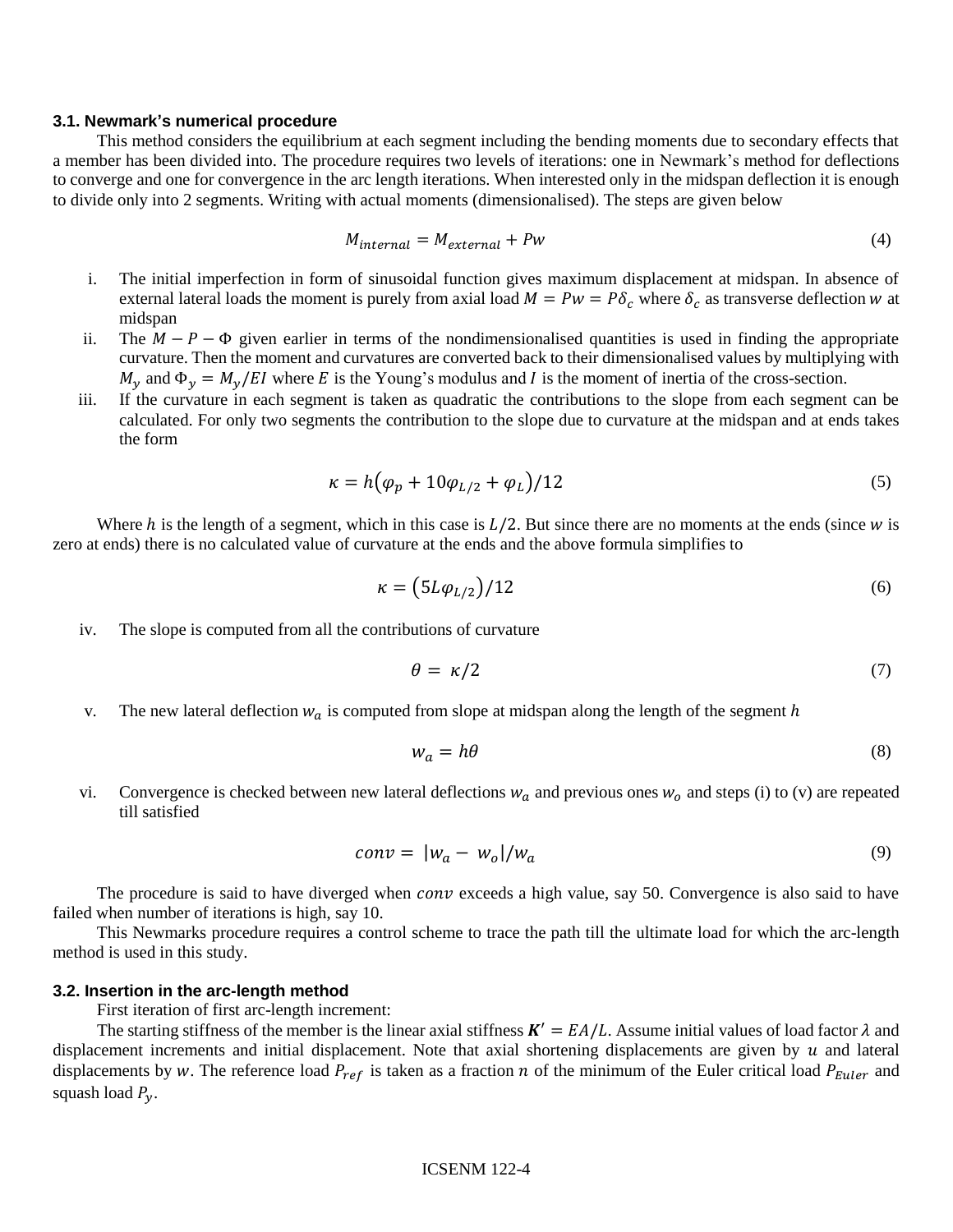$$
\Delta \lambda_1^0 = 1 \; ; \; \Delta u = 0; \; u_0 = 0 \tag{10}
$$

$$
P_{ref} = min(P_{Euler}, P_y)/n \tag{11}
$$

 The Newmark's procedure calculates new value of the lateral displacements. The axial stiffness is then modified assuming the quadratic relationship between lateral displacement and the shortening due to the bowing effect (Jayachandran et al [11]). The member axial force is given by N and the mid span lateral deflection by  $\delta_c$ . The converged value of lateral displacement  $w_a$  from the Newmarks method is used as  $\delta_c$ .

$$
\mathbf{K}' = \frac{1}{\left[ \left( \frac{1}{\frac{A}{L}(E)} \right) + \frac{F_{\Delta}L}{N} \right]}
$$
(12)

$$
F_{\Delta} = \left[1 - \frac{1}{1 + \frac{2}{3} \left(\frac{\delta_c}{L}\right)^2}\right] \tag{13}
$$

As per the arc-length procedure the imbalance force using this new  $K'$  and the displacement iterative changes from the reference load and imbalance force are found and added to initial displacement. The arc-length change is computed from this displacement increments.

First iteration of other arc-length increment:

For the new load level  $\lambda$ , the Newmark's method is used to find the new  $\delta_c$  for calculating the new **K'**. The previous converged  $u$  is set as the starting value for this increment and the increment in arc length and load factor are found from the concerned formulas. The iterative change in displacement due to reference load is fixed for a whole arc-length increment. Only the iterative change due to the imbalance force found from the new  $K'$  changes for each iteration. The total iterative change in displacement is added to the previous displacement and convergence is checked. A new iteration starts if it is not satisfied.

Non-first iterations:

For non-first iterations the Newmark's procedure is not performed and the same  $K'$  as starting iteration. Therefore this can be thought of as a modified arc-length scheme (where stiffness modification occurs only in starting iterations of a load increment). The two parts of iterative displacement changes (due to reference load and due to imbalance force) are found and the quadratic equation (refer [9] or [10]) involving these iterative displacement changes are solved and the root chosen to get the correct value of iterative change in load factor  $\delta\lambda$ . The iterative change in load factor and displacements is added to the incremental changes found from previous iterations and convergence checked. The iterations are stopped when the load reached is very close to the maximum load i.e *n* times  $P_{ref}$ . This is taken as the ultimate load  $P_u$ . Even in cases when there is divergence or no convergence in the Newmark's method (due to excessive deflections without cross section yielding in very slender members) the load reached is taken as  $P_u$ .

 The Newmarks-arc-length procedure was initially studied for single columns with few different degrees of imperfection and slenderness ratios and were checked in comparison to known column behaviours.

## **4. Results**

A member was analysed for the effect of the imperfection  $w_i$  for a fixed slenderness ratio with the same cross-section, length and properties as that given for the example in [2], namely: Depth of tubular section = 4.5 in, wall thickness =  $0.9375$ in, length of member = 125 in, elastic modulus = 30,000 ksi, yield stress = 36 ksi. The results are plotted in Fig. 4. Note that the axial load and displacement are normalised with respect to the yield axial load and displacement respectively. Next for a fixed degree of initial imperfection  $\delta_c = 0.001L$  the slenderness ratios were varied by varying the depth of the various tubular sections. The other properties were: wall thickness = 4 mm, length of member = 1000 mm, elastic modulus =  $2 \times 10^5$  $N/mm^2$ , yield stress = 250  $N/mm^2$ . The plot is shown Fig. 5 with properties in Table 1.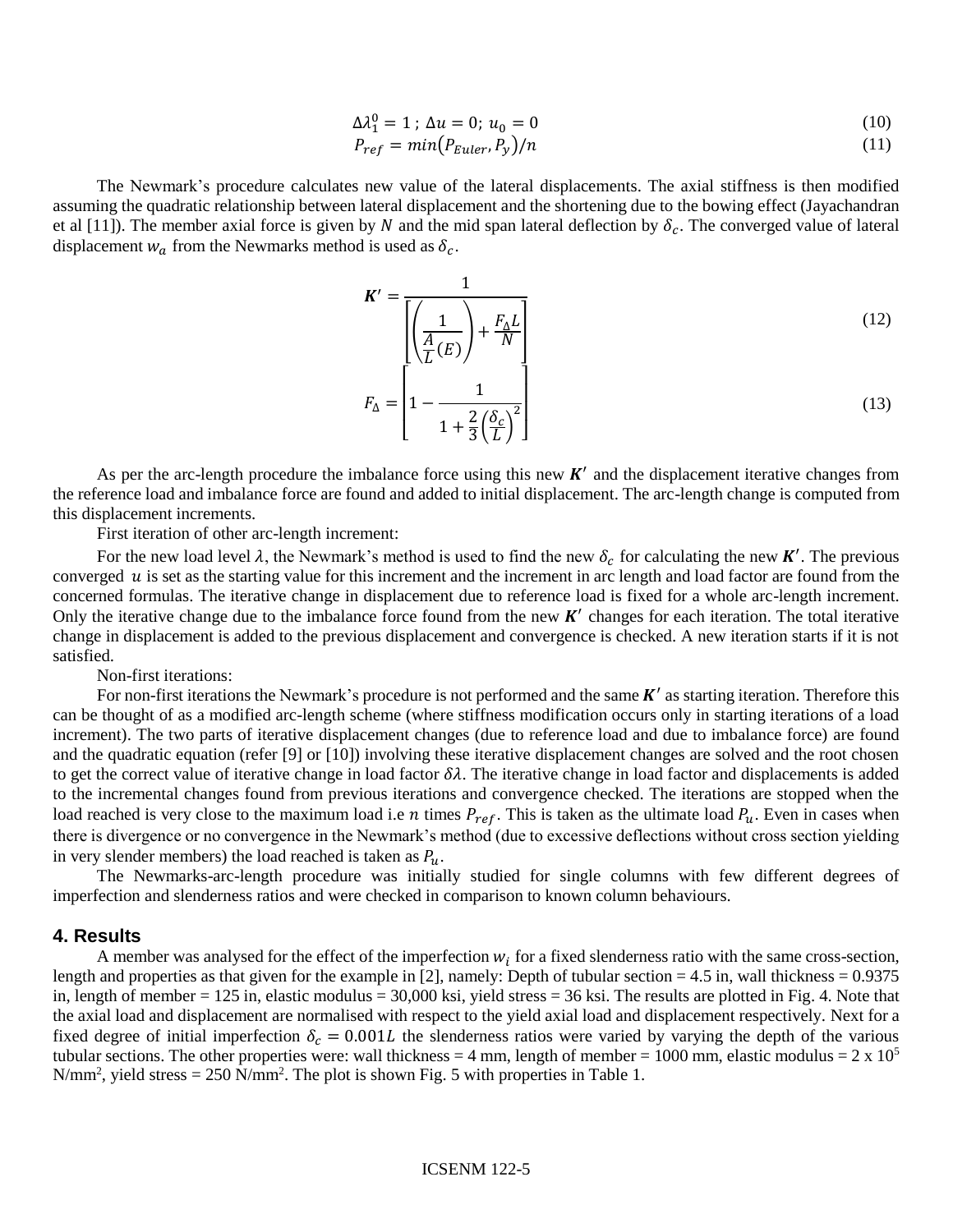In Fig. 6 the slenderness of the members analysed in Fig. 5 are plotted against the ratio of their ultimate strength to the ultimate strength of ideal columns (P<sub>ideal</sub>) of the same dimensions. This is plotted to highlight the capability of the scheme to differentiate the two different modes of failures namely axial yielding (squashing) and buckling which happen in the short and slender extremes of slenderness ratio. The middle vertical line is the limiting slenderness ratio  $2\pi\sqrt{E/f_{\nu}}$  for the given material properties.



Fig. 4: Load vs axial shortening with varying imperfection.

 As expected the shortening increases faster with degree of imperfection. Also expected trends of decreasing ultimate critical load  $P_u$  with increasing slenderness is seen. It is seen that for very less slenderness of 54, the actual slenderness is lesser than the limiting slenderness and thus compression yielding  $m_1$  is not reached. This is because the actual moment is much lesser than yield moment  $M_{\nu}$  due to large value of I. This column can be considered to lie in the short range of slenderness and fail by squashing. The procedure is stopped because maximum load is reached. On the contrary, with high slenderness compared to limiting slenderness (slender column)  $m_1$  is not reached because of the high curvature which means a high lateral deflection  $w$ . The column buckles elastically without even reaching the compression yielding. The procedure is stopped because of excessive deflection (divergence). Thus the procedure is suitable for both extremes of slenderness and the only difference is in the way it is judged.

 Also from Fig. 6 it is seen that maximum reductions in ultimate loads compared to ideal columns of same dimension occurs in intermediate slenderness columns close to the limiting slenderness. This is in agreement with experimental observations from tests conducted by the SSRC [12].

| Slenderness ratio | Depth of section | $P_{ideal}$ =min ( $P_{Euler}$ ,<br>$P_v$ | $P_u$    | $P_u/P_{ideal}$ |
|-------------------|------------------|-------------------------------------------|----------|-----------------|
| 54                | 50 mm            | 144500 N                                  | 136747 N | 0.946           |
| 76                | $35 \text{ mm}$  | 97500 N                                   | 83096 N  | 0.852           |
| 96                | $27 \text{ mm}$  | 61037 N                                   | 51634 N  | 0.846           |
| 103               | $25 \text{ mm}$  | 48453 N                                   | 40753 N  | 0.841           |
| 127               | $20 \text{ mm}$  | 24808 N                                   | 21553 N  | 0.869           |

Table 1: Properties of sections with initial imperfection 1 mm.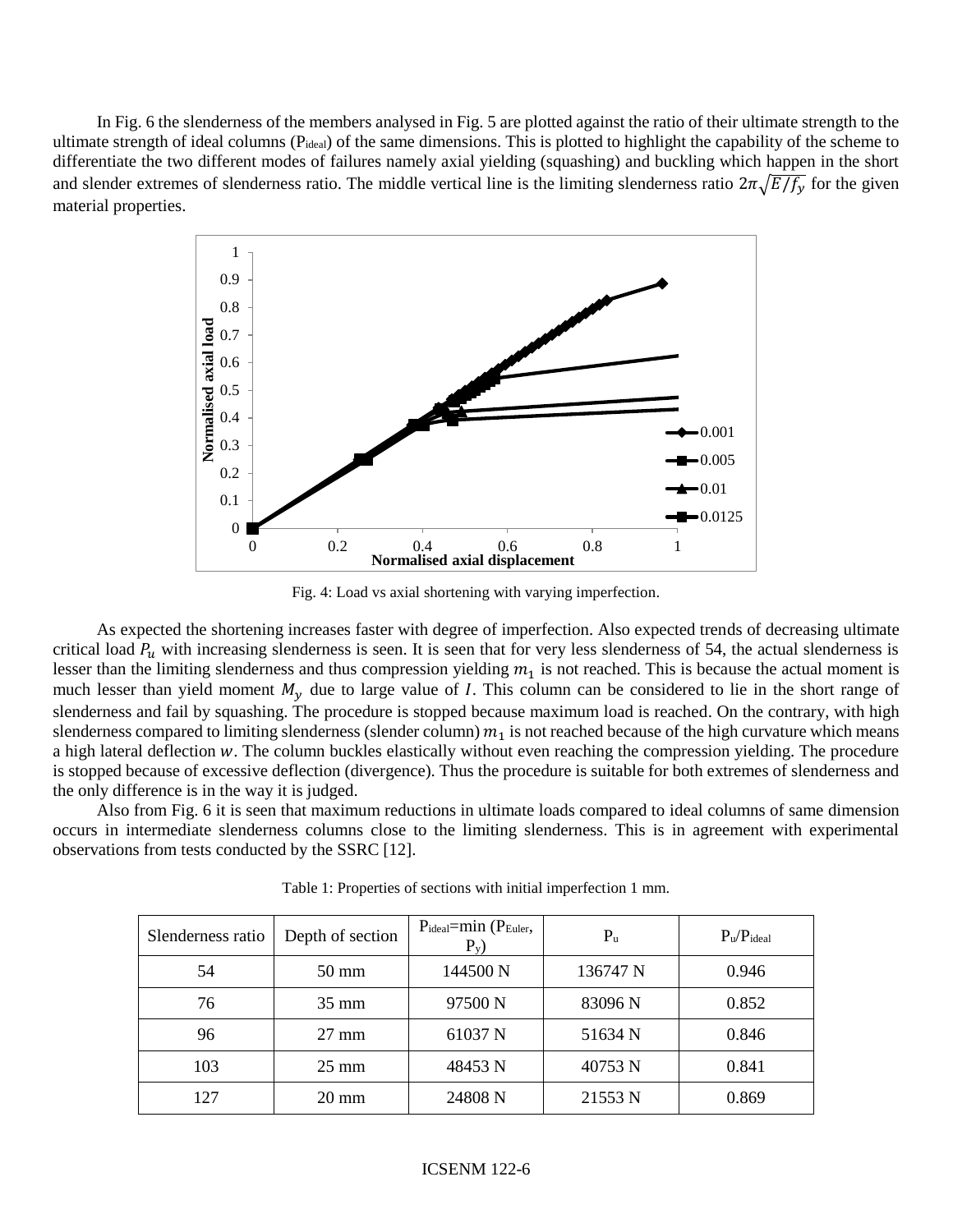

Fig. 5: Load vs axial shortening with varying slenderness ratios.



Fig. 6: Ultimate load reductions with slenderness ratio variation.

# **5. Conclusions**

 The study replicates analytically the inelastic buckling of columns which through a fully automatic incrementaliterative scheme. The study addresses the limitations in predictions of the closed form expressions and modelling complexities of FEM. The Newmark's method for imperfect columns is used for calculating the lateral displacement and modifying the axial stiffness. Arc-length control is used to direct the load increments and arrive at the ultimate loads. The method was able to identify both the squash and buckling mode of failures in columns of various slendernesses. Thus the method is a particularly useful tool to pre-judge the ultimate loads and failure modes of intermediate slenderness columns which show tendency to fail by either of the modes during experimental testing.